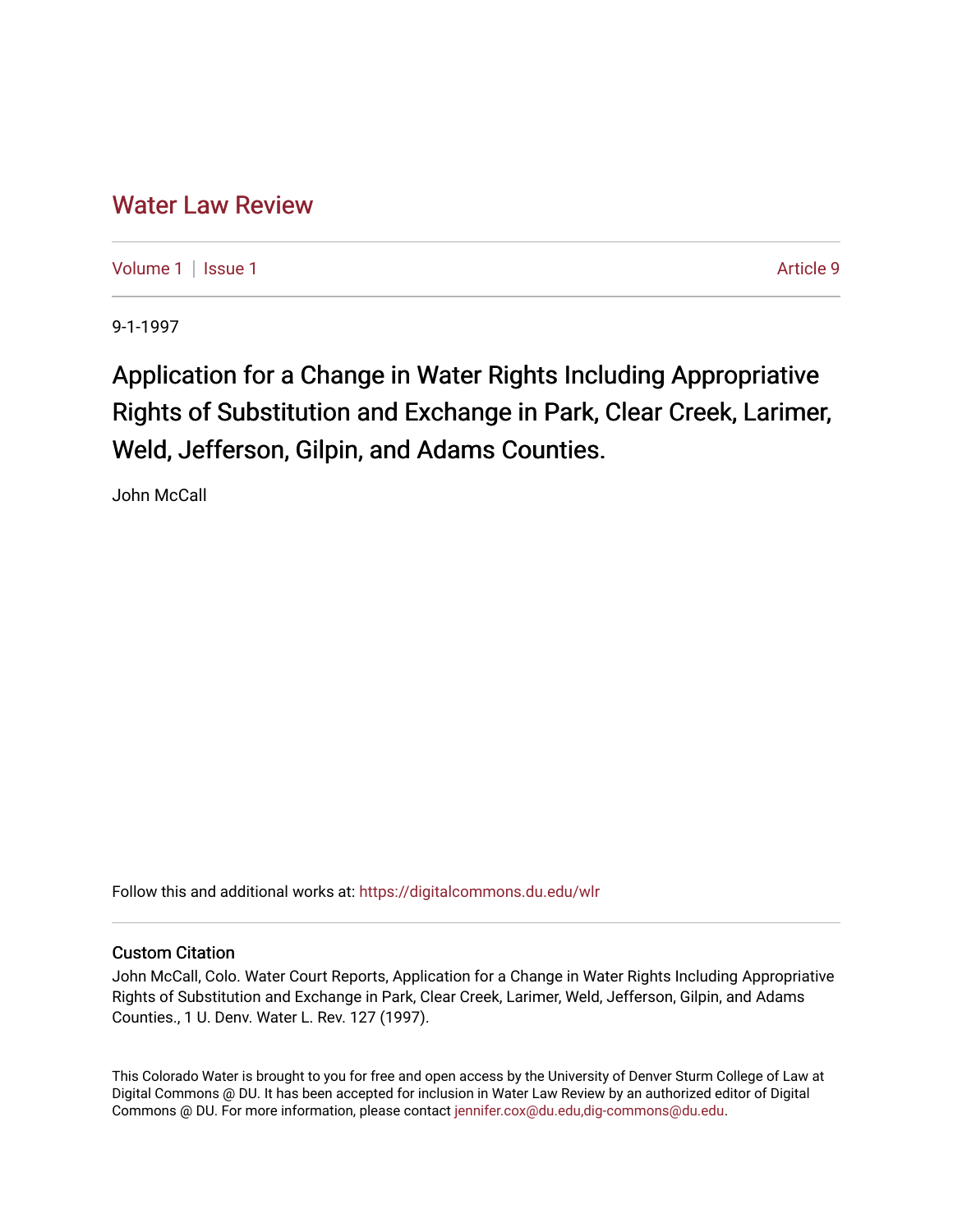# **COLORADO WATER COURT REPORTS**

# **WATER COURT DIVISION 1**

**APPLICATION FOR A CHANGE IN WATER RIGHTS INCLUDING APPROPRIATIVE RIGHTS OF SUBSTITUTION AND EXCHANGE IN PARK, CLEAR CREEK, LARIMER, WELD, JEFFERSON, GILPIN, AND ADAMS COUNTIES.** Case No. 96CW1117 (Water Division **1,.** Dec. 31, 1996) Co-Applicants: Coors Brewing Company (Atty. Jack F. Ross); City of Thornton (Atty. Michael D. White and David C. Taussig); City of Golden (Atty. Glen E. Porzak).

#### *1. Historical Setting*

The City of Thornton and Coors Brewing Company, entered into an agreement dated May **23,** 1988. The primary purpose of the agreement between the two parties was for the City of Thornton to deliver 2,500 af of water to Coors beginning in the year 2000 and perpetually thereafter. The parties modified the original contract on December **23,** 1996. The modification provides for the elimination of certain risks to Coors consisting mostly of the assumption by the City of Thornton to replace all return flows otherwise lost to the Clear Creek and South Platte system. Coors, as consideration for the modification, agreed to reduce the 2,500 af delivery to 2,100 af and provide the City of Thornton with 600 af of fully consumable water.

On the same date as the original Coors-Thornton agreement, Coors Brewing Company entered into an agreement with the City of Golden. The primary purpose of this agreement was to grant the City of Golden an option for the right to receive up to 900 af of the Thornton delivery. The City of Golden, upon exercising the option, would have the right to first use of the delivery with the right to reuse, successive use, and disposition of such water retained by Coors or Thornton depending upon payment of return flow obligations.

#### *2. First Claim: Change of Thornton Water Rights*

Originally, the proposed water to be delivered by the City of Thornton to Coors and to Golden was decreed for irrigation, but the use was changed in three previous court proceedings. Thus, City of Thornton, City of Golden, and Coors Brewing Company ("Co-Applicants") seek approval to permit the City of Thornton to exercise the changed water rights for different uses as originally decreed and at different locations from the original locations. The specified water rights are as follows: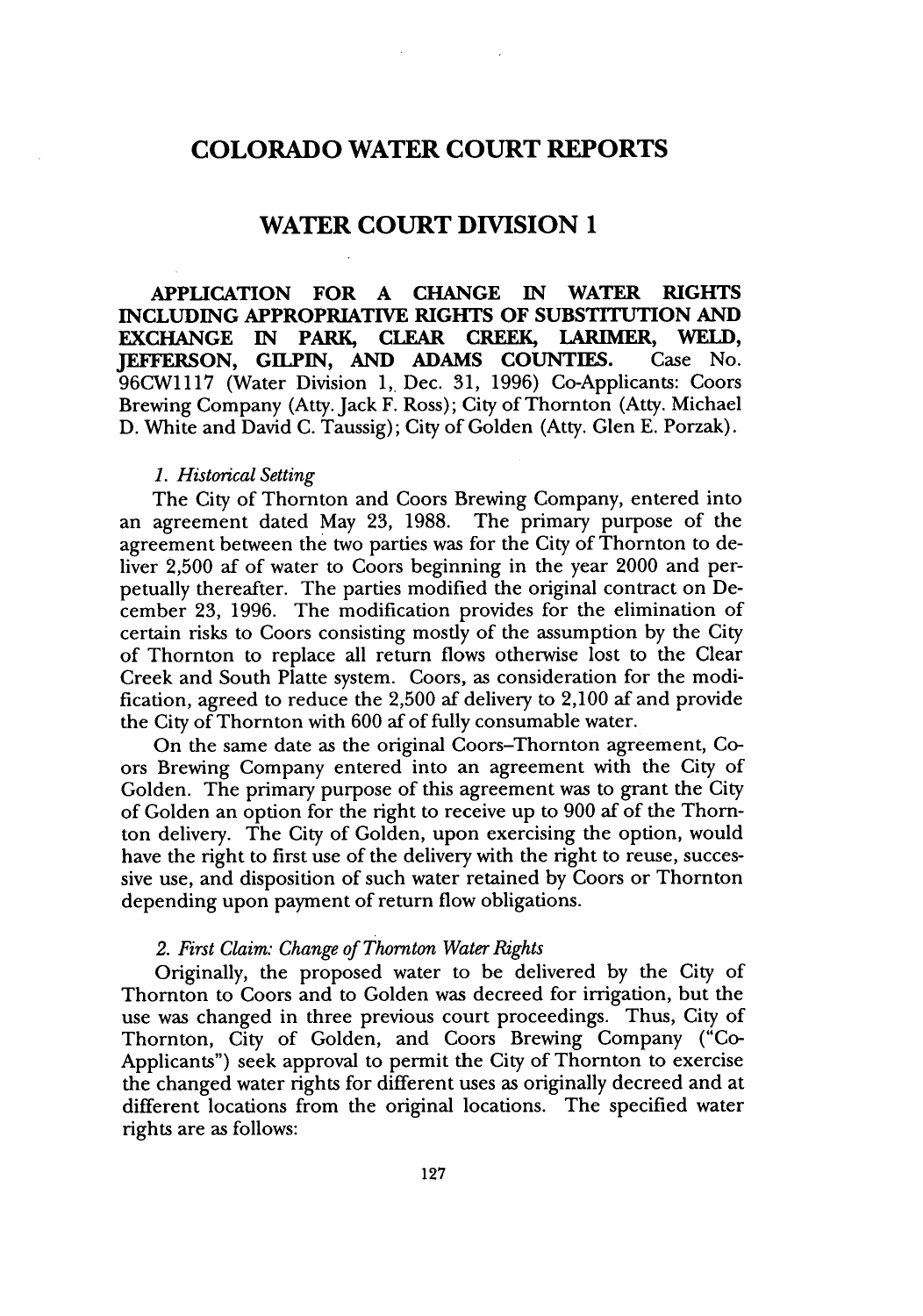(a) Water Rights Decreed to Farmers High Line Canal ("FHLC"): Approximately 15.5% of the water rights decreed to FHLC as modified in Case No. 87CW334.

(b) Water Rights Decreed to the Church Ditch: Approximately 7% of the water rights decreed to Church ditch as modified in Case No. 89CW132.

(c) Water Rights Decreed to Farmers Reservoir and Irrigation Company ("FRICO"): Approximately 13.73% of the water decreed to the Croke Canal and Standley Lake of the Farmers Reservoir and Irrigation Company as modified in Case No. 89CW132.

# *3. Second Claim: Conditional Appropriative Right for FRICO Bookover Exchange*

The City of Thornton also seeks judicial approval of the book-over exchanges in Standley Lake under terms and conditions previously approved by FRICO April 2, 1987. The City of Thornton seeks to accomplish this by having the rate of flow which normally would be diverted into the Croke canal and Standley Lake reduced to be made available to Coors or the City of Golden. At times when the rate of flow exceeds the City of Thornton's interest, the City shall exchange other water in its account in Standley Lake to mitigate the reduction.

#### *4. Third Claim: Appropriative Right of Exchange on Clear Creek*

The appropriative rights of exchange for which judicial approval is sought will be used at such times as Coors chooses not to take delivery from the City of Thornton. The third claim is predicated upon the proposed changes to the water rights in the first claim for relief.

## *5. Fourth Claim: Use of Coors'Fully Consumable Water by Thornton*

The Applicants seek to facilitate the modified agreement between Coors and the City of Thornton. The Applicants seek judicial confirmation of the right to use the natural streams and watercourses of the State of Colorado to facilitate the delivery of the 600 af of fully consumable water from Coors to the City of Thornton.

## *6. The Fifth Claim: Appropriative Rights of Exhange and Changes (Golden)*

The City of Golden seeks to change the uses and places of use decreed by the 900 af option to include municipal uses within the City of Golden.

#### *7. Opposition*

Statements of Opposition were filed by the following: Harold D. Simpson (State Engineer) and Richard L. Stenzel (Division 1 Engineer); Farmers Highline Canal and Reservoir Company; Lower Clear Creek Ditch Company; Centennial Water and Sanitation District; City of Aurora; City of Black Hawk; The Agricultural Ditch and Reservoir